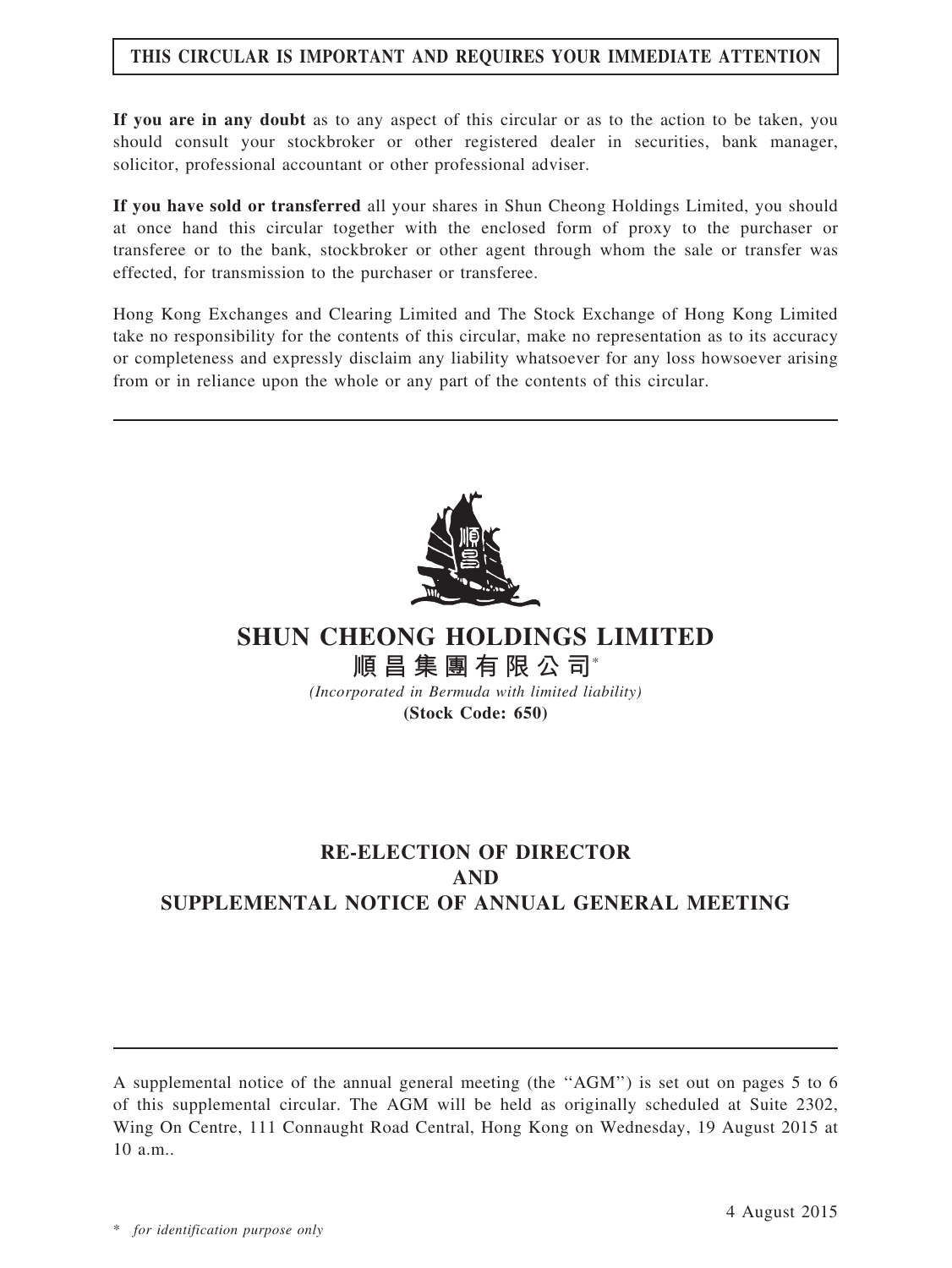## **CONTENTS**

## Page No.

| LETTER FROM THE BOARD                                                                                                                 |  |
|---------------------------------------------------------------------------------------------------------------------------------------|--|
|                                                                                                                                       |  |
|                                                                                                                                       |  |
| The AGM $\ldots$ $\ldots$ $\ldots$ $\ldots$ $\ldots$ $\ldots$ $\ldots$ $\ldots$ $\ldots$ $\ldots$ $\ldots$ $\ldots$ $\ldots$ $\ldots$ |  |
|                                                                                                                                       |  |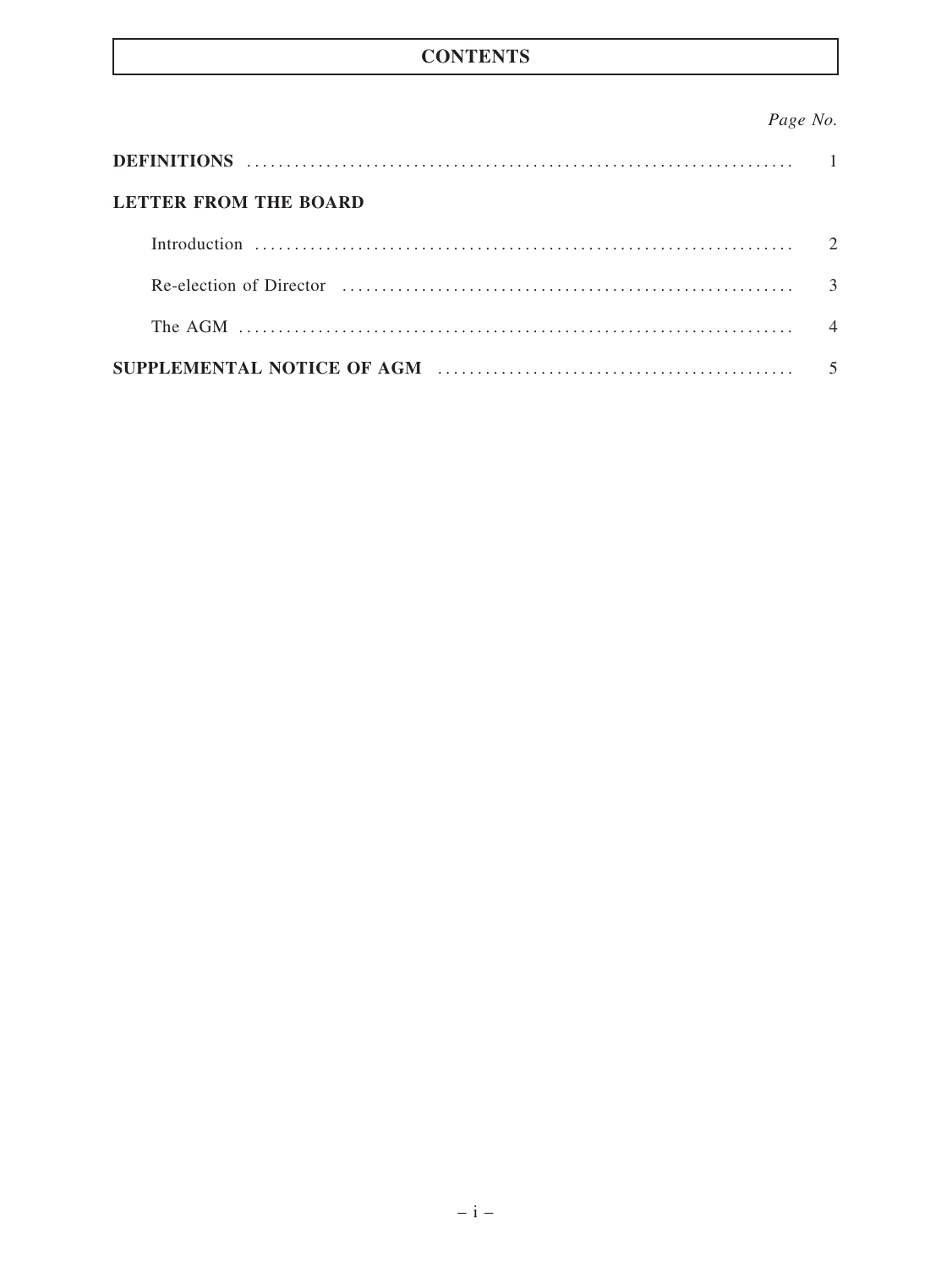In this supplemental circular, unless the context otherwise requires, the following expressions bear the following meanings:

| "AGM"                        | the annual general meeting of the Company to be held on<br>Wednesday, 19 August 2015, at 10 a.m. at Suite 2302,<br>Wing On Centre, 111 Connaught Road Central, Hong Kong                                                                |
|------------------------------|-----------------------------------------------------------------------------------------------------------------------------------------------------------------------------------------------------------------------------------------|
| "Announcement"               | the announcement of the Company dated 2 August 2015<br>relating to, among other things, the appointment of Prof.<br>Chen Zhiwu as an independent non-executive Director                                                                 |
| "Board"                      | the board of Directors                                                                                                                                                                                                                  |
| "Bye-laws"                   | the bye-laws of the Company                                                                                                                                                                                                             |
| "Company"                    | Shun Cheong Holdings Limited, an exempted company<br>incorporated in Bermuda with limited liability and<br>registered in Hong Kong under Part XI of the Companies<br>Ordinance, the shares of which are listed on the Stock<br>Exchange |
| "controlling Shareholder(s)" | has the meaning ascribed to it under the Listing Rules                                                                                                                                                                                  |
| "Director(s)"                | the director(s) of the Company                                                                                                                                                                                                          |
| "Group"                      | the Company and its subsidiaries from time to time                                                                                                                                                                                      |
| "Hong Kong"                  | the Hong Kong Special Administrative Region of the<br>People's Republic of China                                                                                                                                                        |
| "Latest Practicable Date"    | 1 August 2015, being the latest practicable date prior to the<br>printing of this circular for ascertaining certain information<br>contained in this circular                                                                           |
| "Listing Rules"              | the Rules Governing the Listing of Securities on the Stock<br>Exchange                                                                                                                                                                  |
| "SFO"                        | the Securities and Futures Ordinance (Chapter 571 of the<br>Laws of Hong Kong)                                                                                                                                                          |
| "Share(s)"                   | share(s) of $HK$0.01$ each in the issued share capital of the<br>Company                                                                                                                                                                |
| "Shareholder(s)"             | the holder(s) of $Share(s)$                                                                                                                                                                                                             |
| "Stock Exchange"             | The Stock Exchange of Hong Kong Limited                                                                                                                                                                                                 |
| "substantial Shareholder(s)" | has the meaning ascribed to it under the Listing Rules                                                                                                                                                                                  |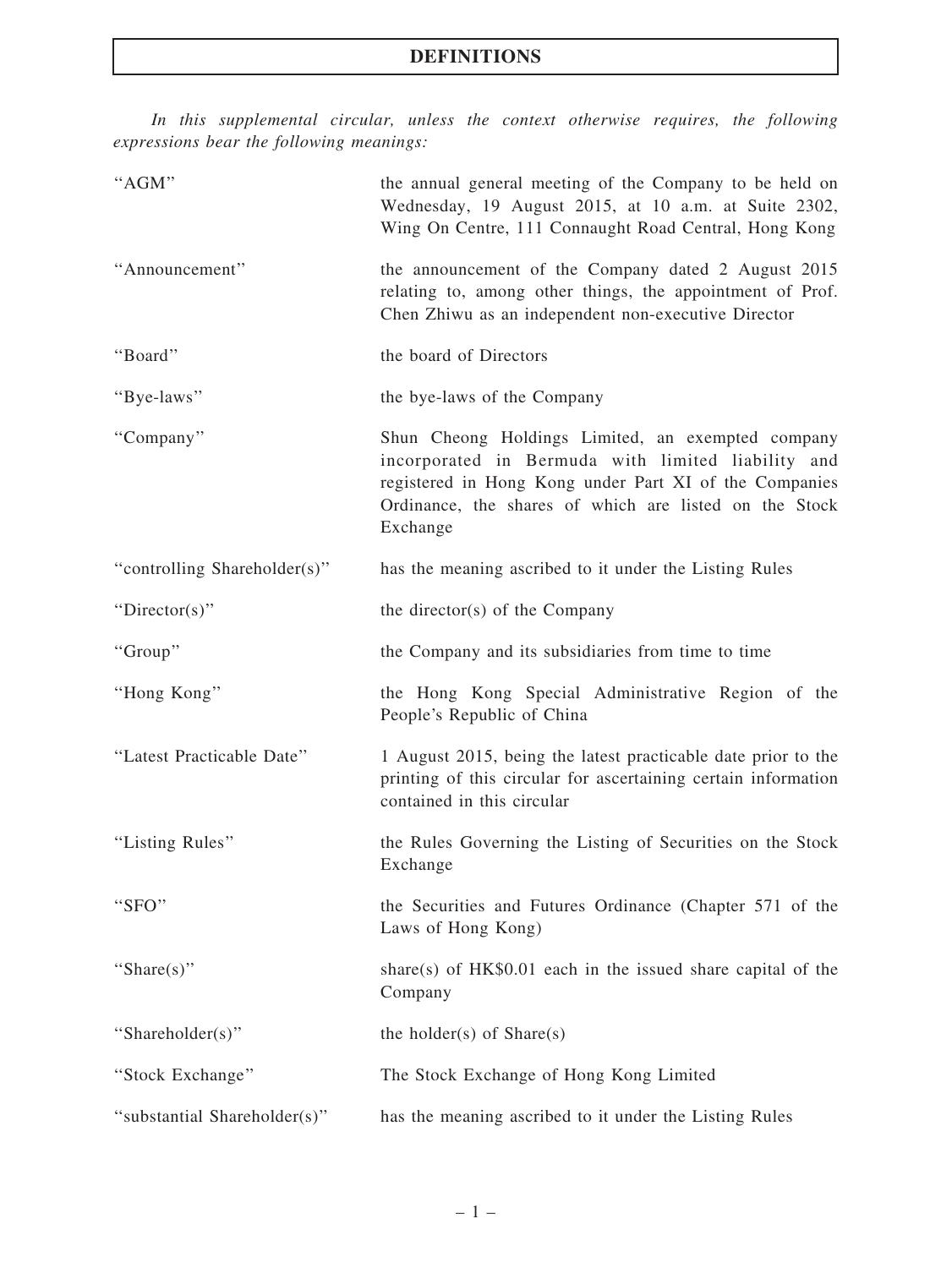#### LETTER FROM THE BOARD



# SHUN CHEONG HOLDINGS LIMITED 順昌集團有限公司\*

(Incorporated in Bermuda with limited liability) (Stock Code: 650)

Executive Directors: Cao Jing (Executive Chairman) Zhang Shaohua (Managing Director)

Non-executive Directors: Mo Tianquan

Independent Non-executive Directors: Ye Jianping Palaschuk Derek Myles Chen Zhiwu

Registered Office: Canon's Court 22 Victoria Street Hamilton HM12 Bermuda

Head Office and Principal Place of Business: Suite 2302, Wing On Centre 111 Connaught Road Central Hong Kong

4 August 2015

To Shareholders

Dear Sir or Madam,

## RE-ELECTION OF DIRECTOR AND SUPPLEMENTAL NOTICE OF ANNUAL GENERAL MEETING

#### INTRODUCTION

References are made to (i) the circular of the Company (''Original Circular'') and the notice of AGM (''Original Notice'') dated 20 July 2015, which set out the time and venue of the AGM and contain the resolutions to be tabled before the AGM for Shareholders' approval; and (ii) the Announcement. This supplemental circular should be read together with the Original Circular.

The Company appointed Prof. Chen Zhiwu as an independent non-executive Director and a member of each of the audit committee and the remuneration committee of the Board with effect from 31 July 2015. In light of the foregoing and pursuant to Bye-law 102(B) of the Byelaws, Prof. Chen shall hold office only until the next following annual general meeting of the Company and shall then be eligible for re-election at the meeting. Hence, an additional

\* for identification purpose only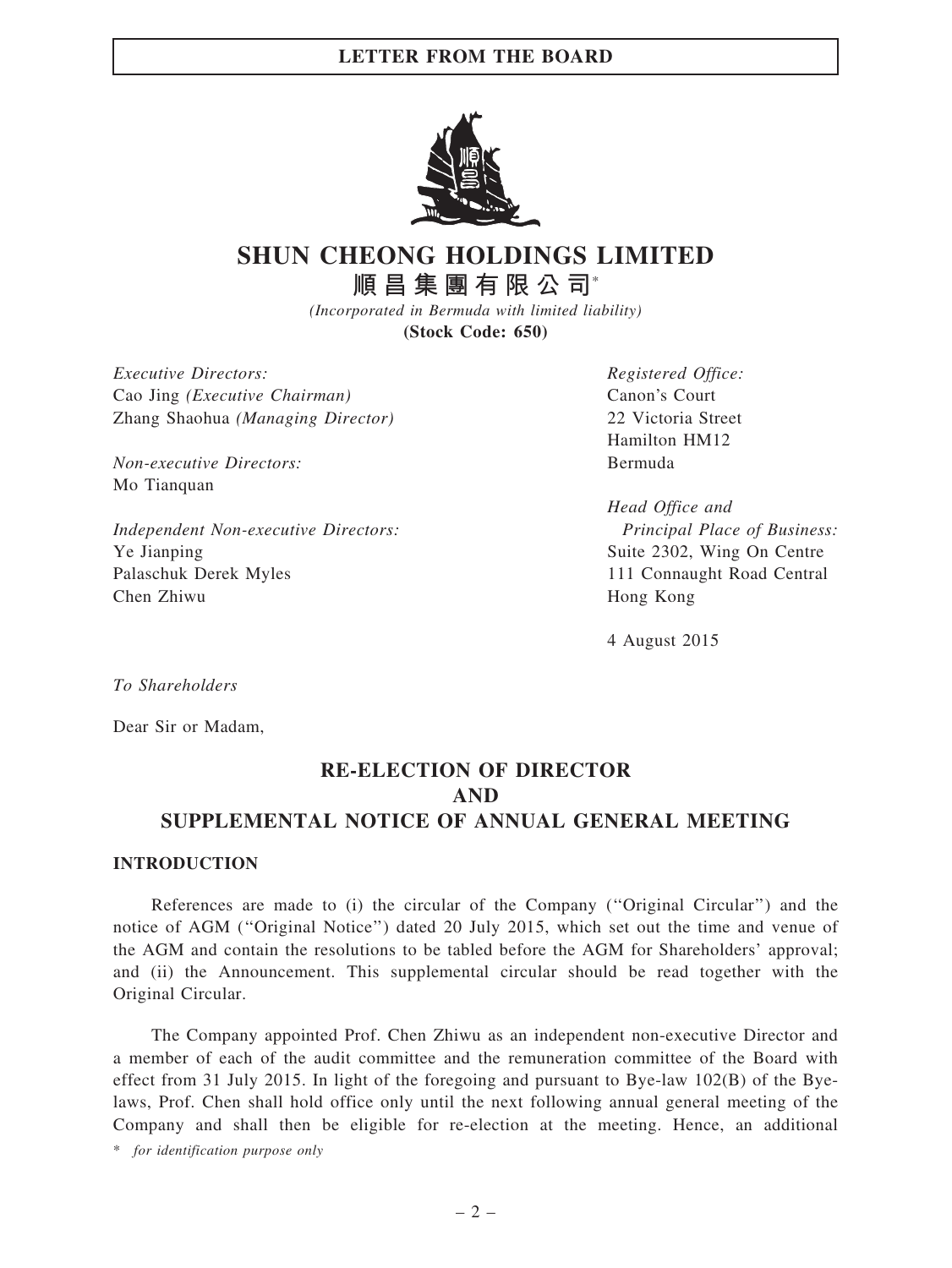#### LETTER FROM THE BOARD

resolution in relation to the re-election of Prof. Chen as an independent non-executive Director will be proposed to the Shareholders for approval at the AGM. Save for the above, other resolutions as set out in the Original Notice will remain unchanged and will be voted at the AGM as usual.

The purpose of this supplemental circular is to set out the supplemental notice of AGM as set out on pages 5 to 6 to this supplemental circular (''Supplemental Notice''), and to provide you with information regarding the abovementioned proposal to be considered at the AGM. Save as set out in this supplemental circular, no changes have been made to matters in relation to the AGM as set out in the Original Circular and Original Notice.

#### RE-ELECTION OF DIRECTOR

An ordinary resolution will be proposed at the AGM to consider and approve the reelection of Prof. Chen Zhiwu as an independent non-executive Director.

The qualifications, previous experience, major appointments and other information of Prof. Chen as required to be disclosed pursuant to Rule 13.51(2) of the Listing Rules are set out in the Announcement and reproduced below for the Shareholders' consideration.

Prof. Chen Zhiwu, aged 54, is an expert on finance theory, emerging markets, and China's economy and capital markets. He is also Special-Term Visiting Professor at School of Economics at Peking University, and Visiting Professor and HKU-AXA Senior Fellow on China's Market Reform at The University of Hong Kong. Prof. Chen started his career by publishing research in top economics and finance journals on topics related to financial markets and theories of asset pricing. In around 2001, Prof. Chen began to expand his research beyond mature markets by investigating market development and institution-building issues. In 2013, he started the annual Summer School for Quantitative History at Tsinghua University and continues to organize it at Peking University, with the goal of promoting quantitative history research in China. Prof. Chen is on the International Advisory Board of the China Securities Regulatory Commission (CSRC), and Chief Academic Advisor to two 10-episode China Central Television (CCTV) documentary series, ''Wall Street'' and ''Money''. He is an independent director of PetroChina Company Limited (a company listed on the Stock Exchange and the Shanghai Stock Exchange, Bank of Communications Co., Ltd. (a company listed on the Stock Exchange and the Shanghai Stock Exchange) and Noah Holdings Limited (a company listed on the New York Stock Exchange).

Save as disclosed, Prof. Chen did not hold any directorship in any other listed company in the last three years.

As at the date of this announcement, Prof. Chen does not have any interests in the shares of the Company which is required to be disclosed under Part XV of SFO.

Prof. Chen has entered into a service agreement with the Company in respect of his appointment as an independent non-executive Director. Prof. Chen's directorship in the Company will be subject to retirement by rotation in accordance with the bye-laws of the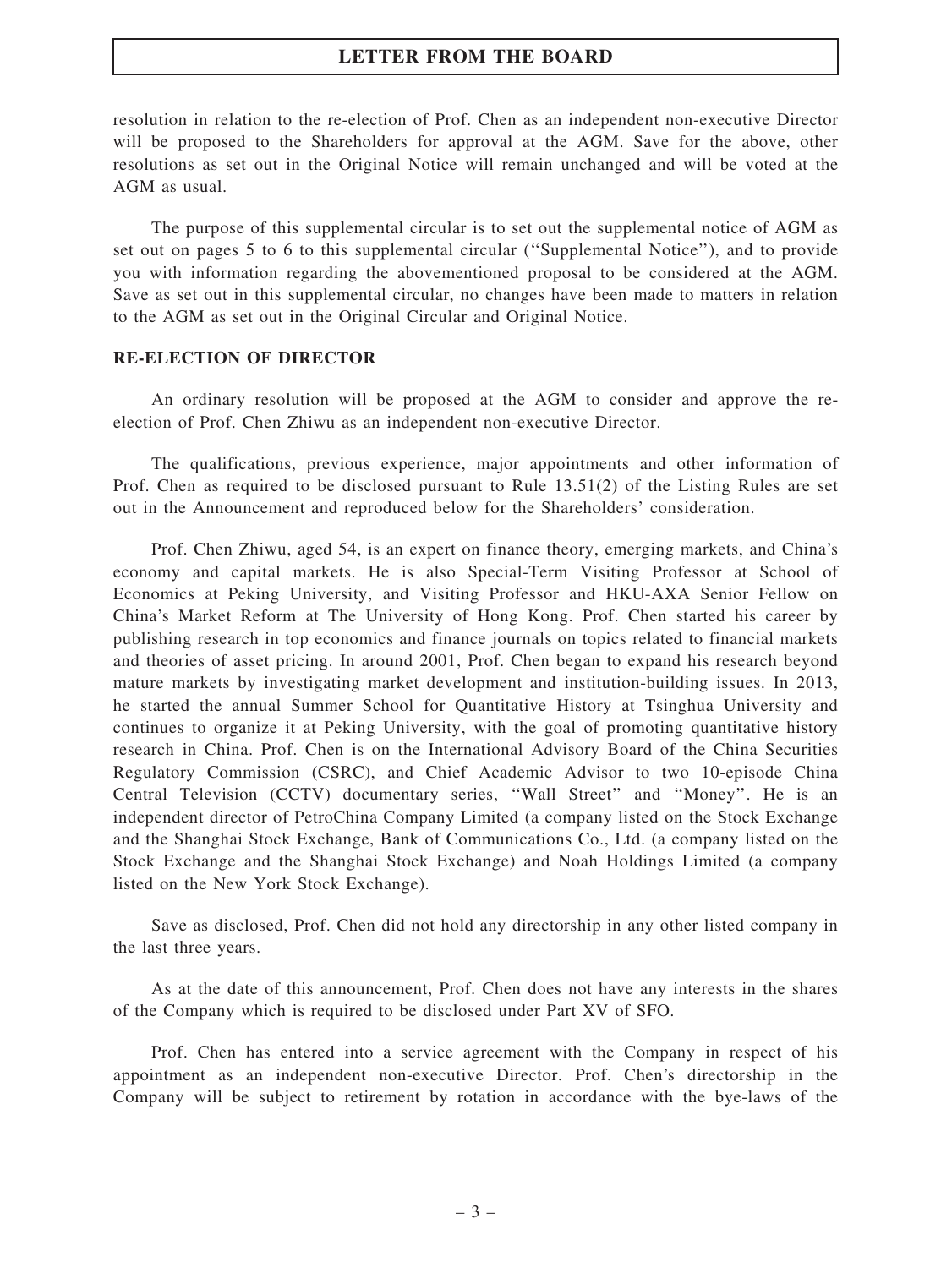#### LETTER FROM THE BOARD

Company. Subject to review by the Board from time to time, Prof. Chen will be entitled to an annual director's fee of HK\$105,000 which was determined on the basis of Prof. Chen's experience, level of responsibilities within the Company and the current market condition.

Prof. Chen has no other relationship with any of the Directors, senior management of the Company, substantial shareholders or controlling shareholders of the Company.

Save as abovementioned, there is no other information which is required to be disclosed pursuant to the requirements under Rule  $13.51(2)(h)$  to (v) of the Listing Rules and there are no other matters that need to be brought to the attention of the holders of securities of the Company in respect of the appointment of Prof. Chen.

Save for the information set out in this section, there is no other matter that needs to be brought to the attention of the Shareholders or other information that should be disclosed under Rule 13.51(2) of the Listing Rules.

#### THE AGM

A supplemental form of proxy in respect of the ordinary resolution to consider and approve the aforementioned re-election of independent non-executive Director is enclosed with this supplemental circular. The form of proxy issued by the Company along with the Original Circular (''Original Form of Proxy'') will remain valid and effective to the fullest extent applicable if correctly completed and lodged with the Company's share registrar in Hong Kong.

Shareholders are entitled to appoint one or more proxies to attend the AGM. For the avoidance of doubt, should the proxies being appointed to attend the AGM under each of the Original Form of Proxy and/or the supplemental form of proxy are different and more than one of the proxies attended the AGM, only the proxy validly appointed under the Original Form of Proxy shall be designated to vote at the AGM.

Please refer to the Original Notice for details in respect of eligibility for attending the AGM, other resolutions to be considered at the AGM, proxy, registration procedures and other relevant matters respectively.

> By Order of the Board Shun Cheong Holdings Limited Cao Jing Executive Chairman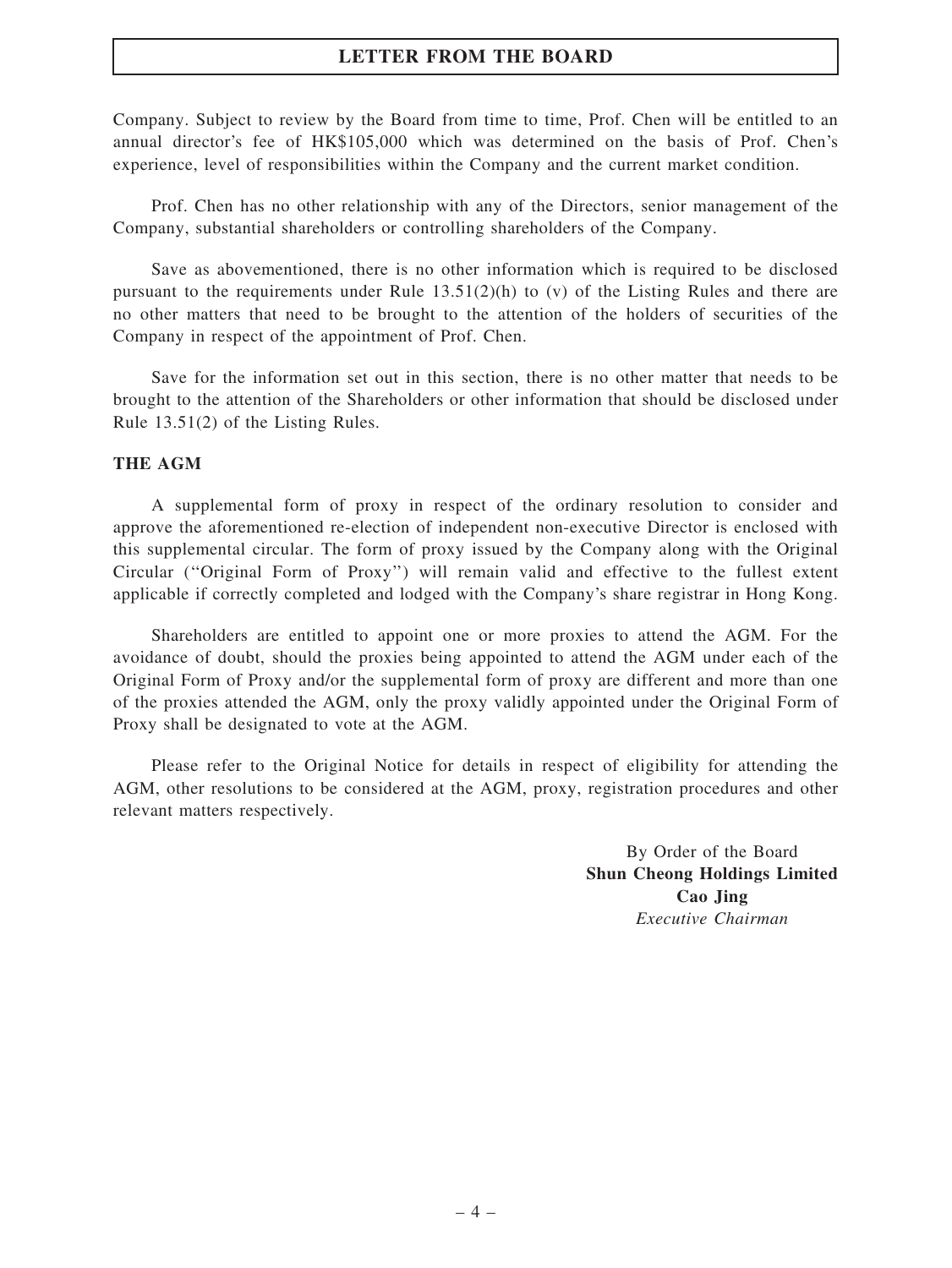

# SHUN CHEONG HOLDINGS LIMITED

順昌集團有限公司\* (Incorporated in Bermuda with limited liability)

(Stock Code: 650)

#### SUPPLEMENTAL NOTICE OF ANNUAL GENERAL MEETING

References are made to the circular of Shun Cheong Holdings Limited (the ''Company'') and the notice of annual general meeting of the Company (the ''AGM'') dated 20 July 2015 (the ''Original Notice''), which set out the time and venue of the AGM and contain the resolutions to be tabled before the AGM for shareholders' approval.

SUPPLEMENTAL NOTICE IS HEREBY GIVEN that the AGM of the Company will be held as originally scheduled at Suite 2302, Wing On Centre, 111 Connaught Road Central, Hong Kong on Wednesday, 19 August 2015 at 10 a.m. to consider and, if thought fit, pass the following resolution as ordinary resolution in addition to the resolutions set out in the Original Notice:

2. c) To re-elect Prof. Chen Zhiwu as a director of the Company.

By order of the Board Shun Cheong Holdings Limited Cao Jing Executive Chairman

Hong Kong, 4 August 2015

Notes:

- 1. Details of the resolution are set out in the supplemental circular of the Company dated 4 August 2015 (the ''Supplemental Circular''). Unless otherwise defined, capitalised terms used in this supplemental notice shall have the same meanings as those defined in the Supplemental Circular.
- 2. At the AGM, the chairman of the meeting will put the above resolution to the vote by way of a poll. On a poll, every shareholder of the Company (''Shareholder'') who is present in person or by proxy shall have one vote for every share of which he is the holder.
- 3. A supplemental form of proxy (the ''Supplemental Form of Proxy'') containing resolution numbered 2. c) mentioned above is enclosed with the Supplemental Circular. The form of proxy issued by the Company along with the circular of the Company dated 20 July 2015 (the "Original Form of Proxy") will remain valid and effective to the fullest extent applicable if correctly completed and lodged with the Company's share registrar in Hong Kong.

<sup>\*</sup> for identification purpose only